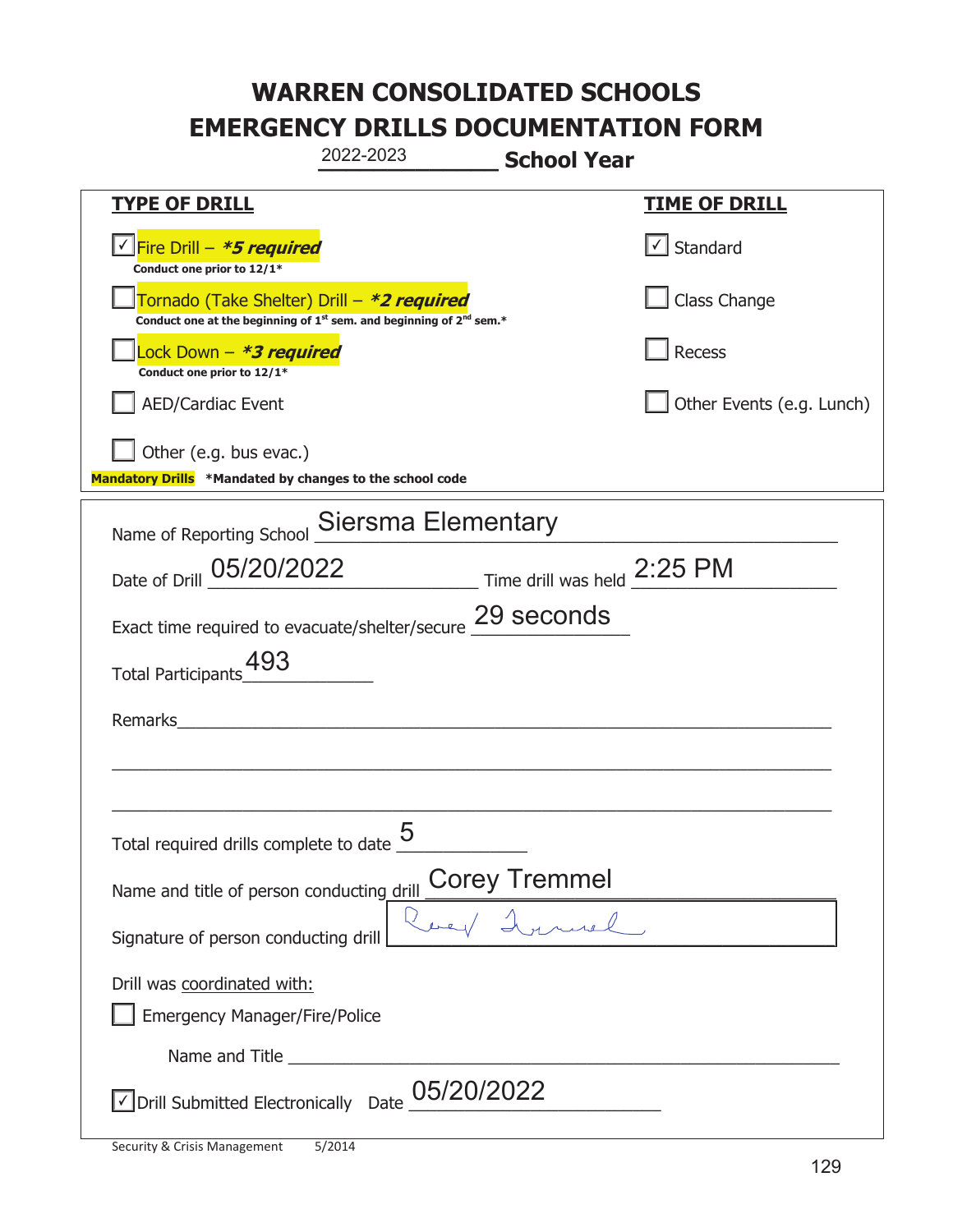|                                                                                    | 2021-2022                                                                                   | <b>School Year</b>   |                           |
|------------------------------------------------------------------------------------|---------------------------------------------------------------------------------------------|----------------------|---------------------------|
| <u>TYPE OF DRILL</u>                                                               |                                                                                             |                      | <u>TIME OF DRILL</u>      |
| <u>√ Fire Drill – <i>*5 required</i></u><br>Conduct one prior to 12/1*             |                                                                                             |                      | $\vert$ Standard          |
| Tornado (Take Shelter) Drill – *2 required                                         | Conduct one at the beginning of 1 <sup>st</sup> sem. and beginning of 2 <sup>nd</sup> sem.* |                      | Class Change              |
| ock Down - <b>*3 required</b><br>Conduct one prior to 12/1*                        |                                                                                             |                      | Recess                    |
| <b>AED/Cardiac Event</b>                                                           |                                                                                             |                      | Other Events (e.g. Lunch) |
| Other (e.g. bus evac.)<br>Mandatory Drills *Mandated by changes to the school code |                                                                                             |                      |                           |
| Name of Reporting School Siersma Elementary                                        |                                                                                             |                      |                           |
| Date of Drill 05/02/2022 Time drill was held 2:02 PM                               |                                                                                             |                      |                           |
| Exact time required to evacuate/shelter/secure 1 min 32 secs                       |                                                                                             |                      |                           |
| 481<br><b>Total Participants</b>                                                   |                                                                                             |                      |                           |
| Remarks                                                                            |                                                                                             |                      |                           |
|                                                                                    |                                                                                             |                      |                           |
| Total required drills complete to date                                             | 4                                                                                           |                      |                           |
| Name and title of person conducting drill                                          |                                                                                             | <b>Corey Tremmel</b> |                           |
| Signature of person conducting drill                                               |                                                                                             |                      |                           |
| Drill was coordinated with:<br><b>Emergency Manager/Fire/Police</b>                |                                                                                             |                      |                           |
|                                                                                    |                                                                                             |                      |                           |
| Drill Submitted Electronically Date                                                | 05/02/2022                                                                                  |                      |                           |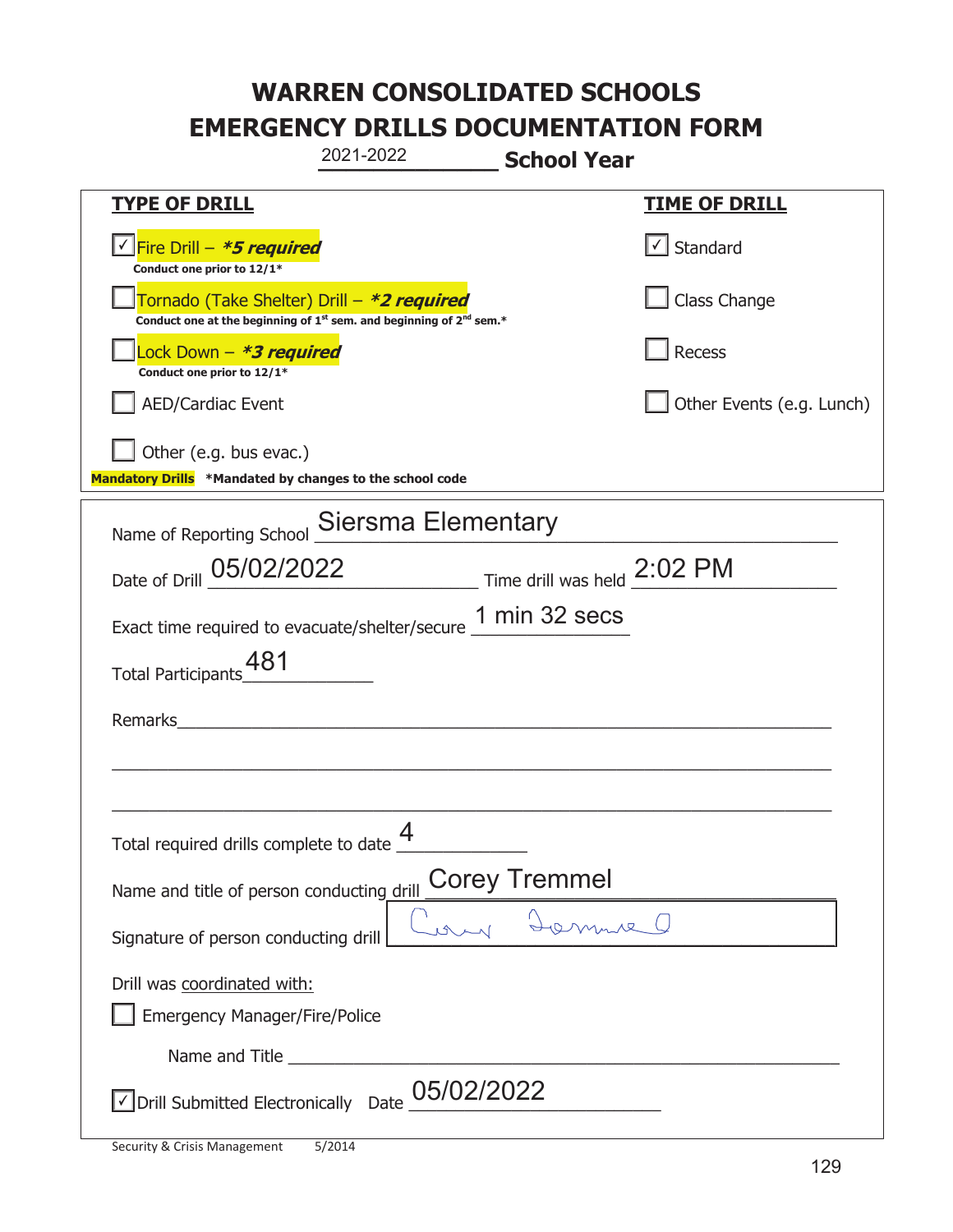| 21/22<br><b>School Year</b>                                                                                                               |                                   |  |  |
|-------------------------------------------------------------------------------------------------------------------------------------------|-----------------------------------|--|--|
| <b>TYPE OF DRILL</b>                                                                                                                      | <b>TIME OF DRILL</b>              |  |  |
| Fire Drill - <i>*<b>5 required</b></i><br>Conduct one prior to 12/1*                                                                      | $\lfloor \angle \rfloor$ Standard |  |  |
| Tornado (Take Shelter) Drill - *2 required<br>Conduct one at the beginning of 1 <sup>st</sup> sem. and beginning of 2 <sup>nd</sup> sem.* | Class Change                      |  |  |
| Lock Down - *3 required<br>Conduct one prior to 12/1*                                                                                     | <b>Recess</b>                     |  |  |
| <b>AED/Cardiac Event</b>                                                                                                                  | Other Events (e.g. Lunch)         |  |  |
| Other (e.g. bus evac.)<br>Mandatory Drills *Mandated by changes to the school code                                                        |                                   |  |  |
| Name of Reporting School Siersma Elementary                                                                                               |                                   |  |  |
| Date of Drill 04/18/2022 Time drill was held 2:35 PM                                                                                      |                                   |  |  |
| Exact time required to evacuate/shelter/secure _________________________________                                                          |                                   |  |  |
| Total Participants_555                                                                                                                    |                                   |  |  |
| Exact time to evacuate varied depending on choice that was made based on ALICE cone Icoation.<br>Remarks                                  |                                   |  |  |
|                                                                                                                                           |                                   |  |  |
|                                                                                                                                           |                                   |  |  |
| 3<br>Total required drills complete to date                                                                                               |                                   |  |  |
| Corey Tremmel<br>Name and title of person conducting drill                                                                                |                                   |  |  |
| Signature of person conducting drill                                                                                                      |                                   |  |  |
| Drill was coordinated with:                                                                                                               |                                   |  |  |
| <b>Emergency Manager/Fire/Police</b>                                                                                                      |                                   |  |  |
|                                                                                                                                           |                                   |  |  |
| $\vee$ Drill Submitted Electronically Date $\underline{04/18/2022}$                                                                       |                                   |  |  |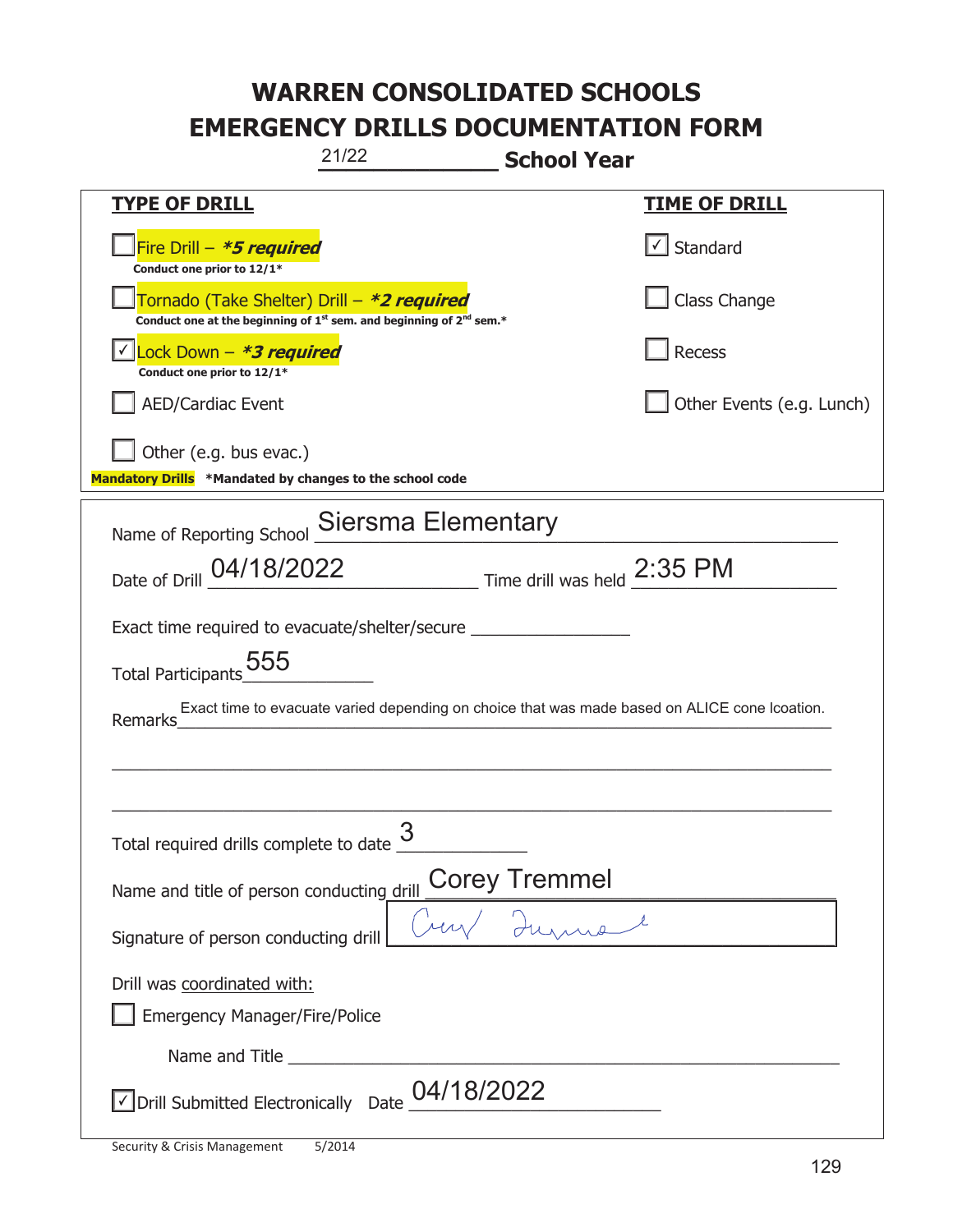|                                                                                                                                           | 21/22                                | <b>School Year</b>               |                           |
|-------------------------------------------------------------------------------------------------------------------------------------------|--------------------------------------|----------------------------------|---------------------------|
| <u>TYPE OF DRILL</u>                                                                                                                      |                                      |                                  | <u>TIME OF DRILL</u>      |
| Fire Drill - *5 required<br>Conduct one prior to 12/1*                                                                                    |                                      |                                  | Standard                  |
| Tornado (Take Shelter) Drill - *2 required<br>Conduct one at the beginning of 1 <sup>st</sup> sem. and beginning of 2 <sup>nd</sup> sem.* |                                      |                                  | Class Change              |
| Lock Down - *3 required<br>Conduct one prior to 12/1*                                                                                     |                                      |                                  | Recess                    |
| <b>AED/Cardiac Event</b>                                                                                                                  |                                      |                                  | Other Events (e.g. Lunch) |
| Other (e.g. bus evac.)<br>Mandatory Drills *Mandated by changes to the school code                                                        |                                      |                                  |                           |
| Name of Reporting School Siersma Elementary                                                                                               |                                      |                                  |                           |
| Date of Drill 3/24/2022                                                                                                                   |                                      | Time drill was held 1:30 PM      |                           |
| Exact time required to evacuate/shelter/secure $\underline{\hspace{1em} 1\hspace{1em} min}$                                               |                                      |                                  |                           |
| Total Participants <sub>2</sub> 551                                                                                                       |                                      |                                  |                           |
| Remarks                                                                                                                                   |                                      |                                  |                           |
|                                                                                                                                           |                                      |                                  |                           |
| Total required drills complete to date $\frac{2}{3}$                                                                                      |                                      |                                  |                           |
| Name and title of person conducting drill                                                                                                 |                                      | <b>Corey Tremmel - Principal</b> |                           |
| Signature of person conducting drill                                                                                                      |                                      |                                  |                           |
| Drill was coordinated with:<br><b>Emergency Manager/Fire/Police</b>                                                                       |                                      |                                  |                           |
|                                                                                                                                           | Name and Title <b>Name and Title</b> |                                  |                           |
|                                                                                                                                           |                                      |                                  |                           |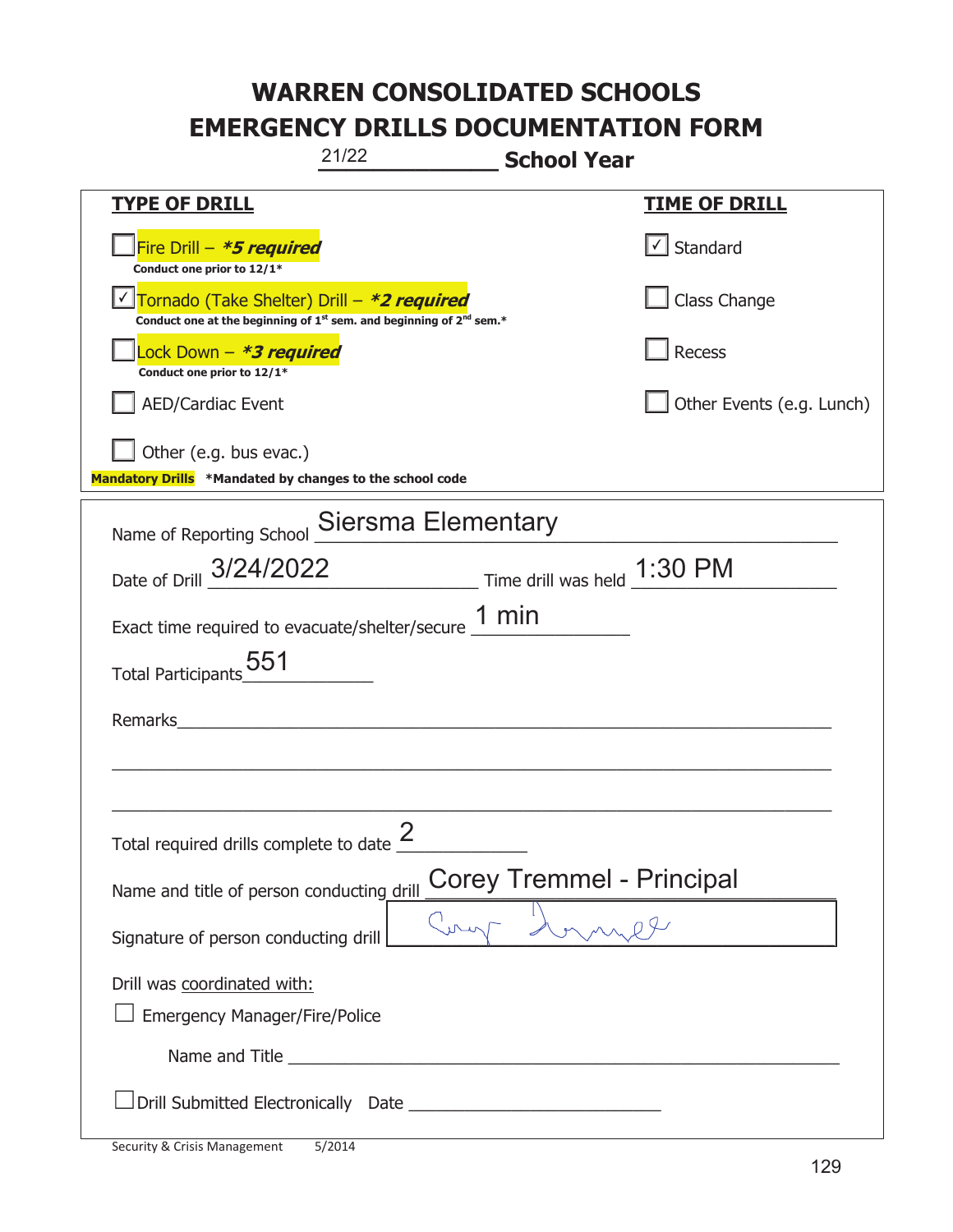| 21/22<br><b>School Year</b>                                                                                                               |                           |  |  |
|-------------------------------------------------------------------------------------------------------------------------------------------|---------------------------|--|--|
| <b>TYPE OF DRILL</b>                                                                                                                      | <u>TIME OF DRILL</u>      |  |  |
| Fire Drill - <b>*5 required</b><br>Conduct one prior to 12/1*                                                                             | $\cup$ Standard           |  |  |
| Tornado (Take Shelter) Drill - *2 required<br>Conduct one at the beginning of 1 <sup>st</sup> sem. and beginning of 2 <sup>nd</sup> sem.* | Class Change              |  |  |
| Lock Down - *3 required<br>Conduct one prior to 12/1*                                                                                     | Recess                    |  |  |
| <b>AED/Cardiac Event</b>                                                                                                                  | Other Events (e.g. Lunch) |  |  |
| Other (e.g. bus evac.)<br>Mandatory Drills *Mandated by changes to the school code                                                        |                           |  |  |
| Name of Reporting School Siersma Elementary                                                                                               |                           |  |  |
| Date of Drill 01/20/2022 Time drill was held 2:00 PM                                                                                      |                           |  |  |
| Exact time required to evacuate/shelter/secure $\underline{\text{N/A}}$                                                                   |                           |  |  |
| Total Participants_463                                                                                                                    |                           |  |  |
| Exact time to evacuate is unknown as not all staff members chose to do so.<br>Remarks                                                     |                           |  |  |
|                                                                                                                                           |                           |  |  |
|                                                                                                                                           |                           |  |  |
| Total required drills complete to date $\frac{2}{3}$                                                                                      |                           |  |  |
| <b>Corey Tremmel</b><br>Name and title of person conducting drill                                                                         |                           |  |  |
| n 00<br>Signature of person conducting drill                                                                                              |                           |  |  |
| Drill was coordinated with:                                                                                                               |                           |  |  |
| Emergency Manager/Fire/Police                                                                                                             |                           |  |  |
|                                                                                                                                           |                           |  |  |
| 01/20/2022<br>√ Drill Submitted Electronically Date                                                                                       |                           |  |  |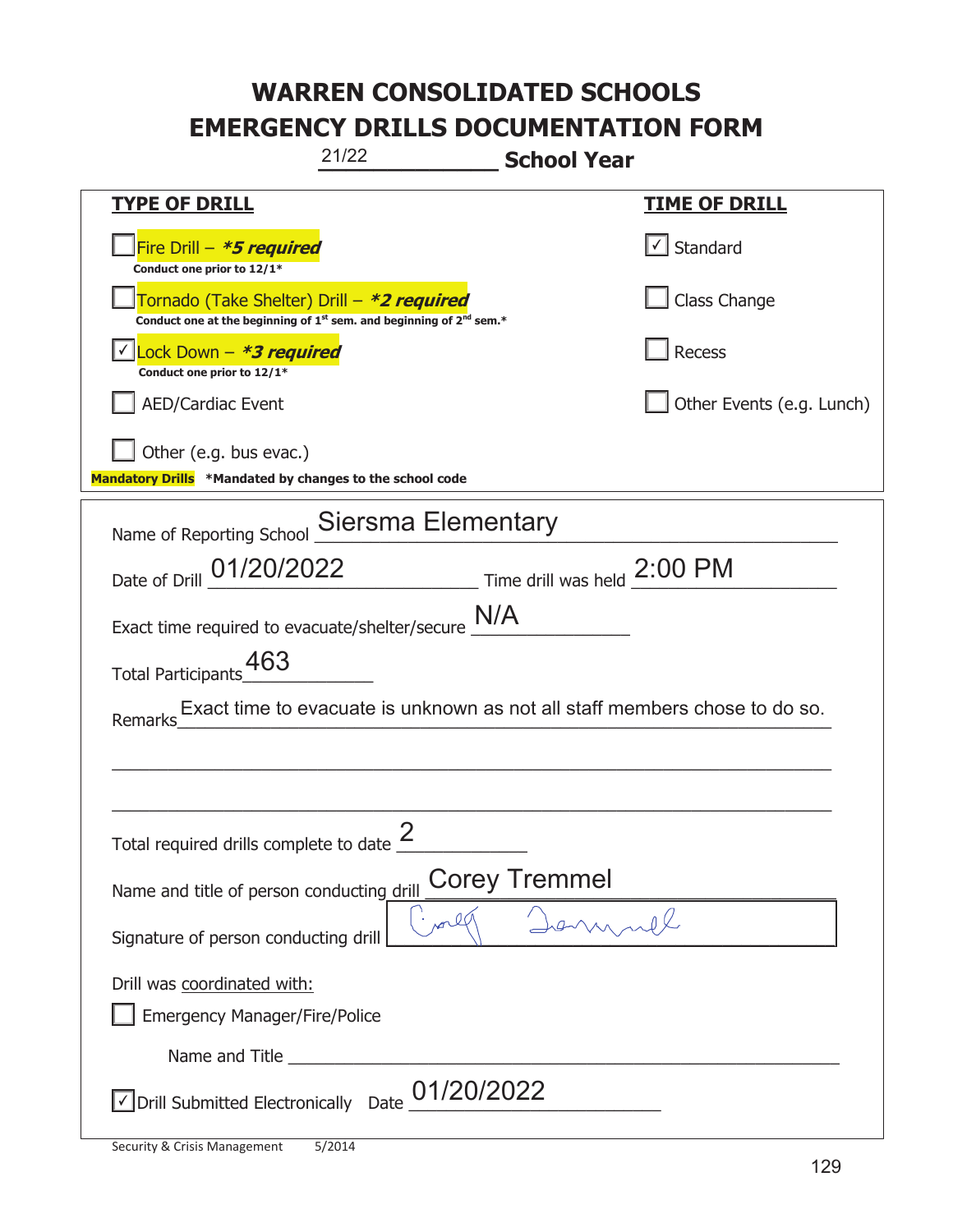|                                                                                                                       | 2021-2022<br><b>School Year</b>                      |                           |
|-----------------------------------------------------------------------------------------------------------------------|------------------------------------------------------|---------------------------|
| <b>TYPE OF DRILL</b>                                                                                                  |                                                      | <b>TIME OF DRILL</b>      |
| Fire Drill - *5 required<br>Conduct one prior to 12/1*                                                                |                                                      | $\lfloor$ Standard        |
| Tornado (Take Shelter) Drill - *2 required<br>Conduct one at the beginning of $1st$ sem. and beginning of $2nd$ sem.* |                                                      | Class Change              |
| Lock Down - <b>*3 required</b><br>Conduct one prior to 12/1*                                                          |                                                      | Recess                    |
| AED/Cardiac Event                                                                                                     |                                                      | Other Events (e.g. Lunch) |
| $\vert$ Other (e.g. bus evac.)<br>Mandatory Drills *Mandated by changes to the school code                            |                                                      |                           |
| Name of Reporting School Siersma Elementary                                                                           |                                                      |                           |
|                                                                                                                       | Date of Drill 01/11/2022 Time drill was held 10:00AM |                           |
| Exact time required to evacuate/shelter/secure $\underline{1}$ min                                                    |                                                      |                           |
| Total Participants_60                                                                                                 |                                                      |                           |
| Remarks                                                                                                               |                                                      |                           |
|                                                                                                                       |                                                      |                           |
|                                                                                                                       |                                                      |                           |
| Total required drills complete to date $\frac{1}{1}$                                                                  |                                                      |                           |
| Name and title of person conducting drill                                                                             | <b>Corey Tremmel</b>                                 |                           |
| Signature of person conducting drill                                                                                  |                                                      |                           |
| Drill was coordinated with:                                                                                           |                                                      |                           |
| <b>Emergency Manager/Fire/Police</b>                                                                                  |                                                      |                           |
|                                                                                                                       |                                                      |                           |
| √ Drill Submitted Electronically Date                                                                                 | 01/11/2022                                           |                           |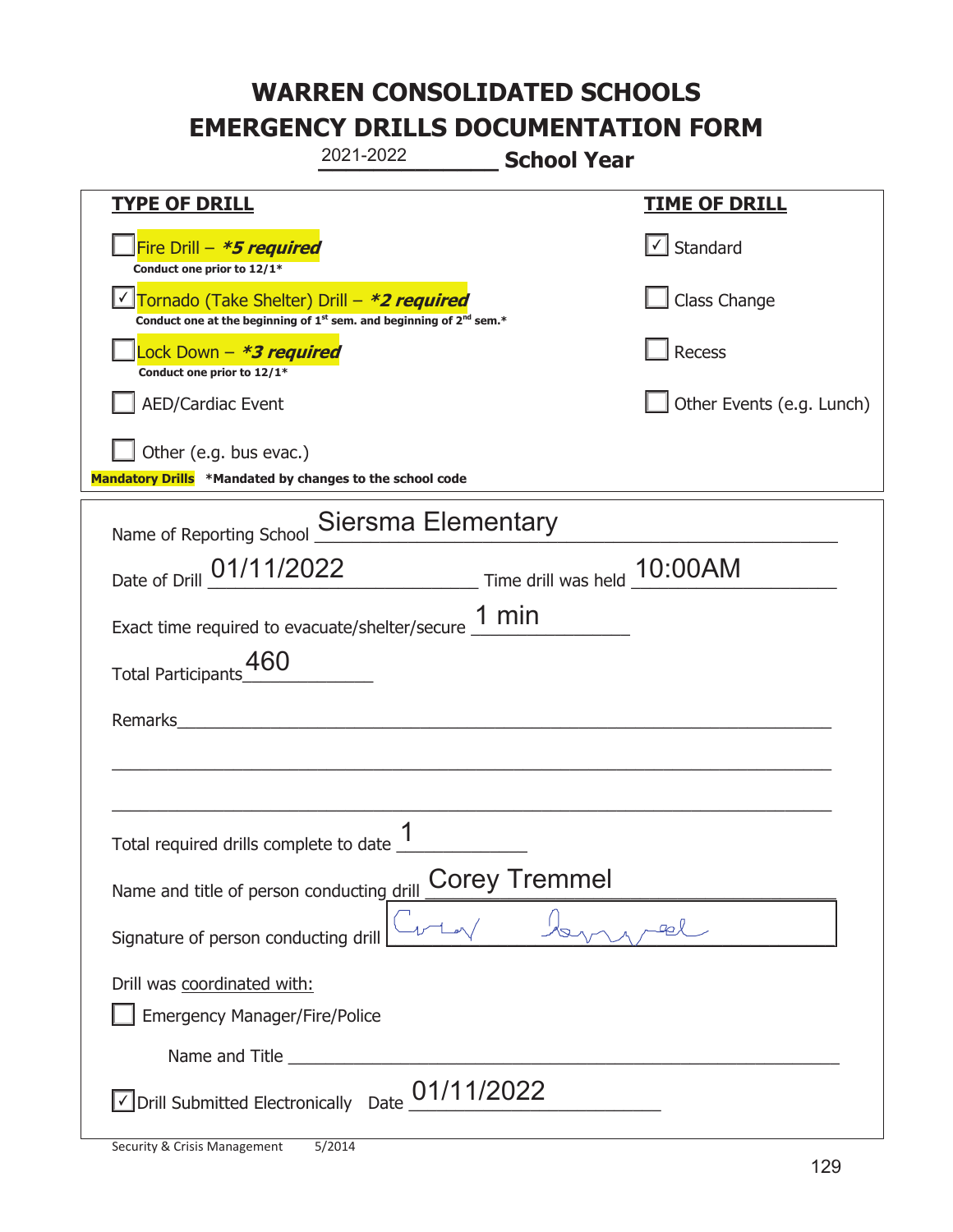|                                                                                    | 21/22<br><b>School Year</b>                                                                 |                           |
|------------------------------------------------------------------------------------|---------------------------------------------------------------------------------------------|---------------------------|
| <b>TYPE OF DRILL</b>                                                               |                                                                                             | <u>TIME OF DRILL</u>      |
| <u> √ Fire Drill – <i>*5 required</i></u><br>Conduct one prior to 12/1*            |                                                                                             | $\cup$ Standard           |
| Tornado (Take Shelter) Drill – *2 required                                         | Conduct one at the beginning of 1 <sup>st</sup> sem. and beginning of 2 <sup>nd</sup> sem.* | Class Change              |
| Lock Down - *3 required<br>Conduct one prior to 12/1*                              |                                                                                             | Recess                    |
| <b>AED/Cardiac Event</b>                                                           |                                                                                             | Other Events (e.g. Lunch) |
| Other (e.g. bus evac.)<br>Mandatory Drills *Mandated by changes to the school code |                                                                                             |                           |
|                                                                                    | Name of Reporting School Siersma Elementary                                                 |                           |
|                                                                                    | Date of Drill 11/18/2021 Time drill was held 2:20 PM                                        |                           |
|                                                                                    | Exact time required to evacuate/shelter/secure 1 min 20 secs                                |                           |
| Total Participants 509                                                             |                                                                                             |                           |
| Remarks                                                                            |                                                                                             |                           |
|                                                                                    |                                                                                             |                           |
|                                                                                    |                                                                                             |                           |
| Total required drills complete to date $\frac{3}{5}$                               |                                                                                             |                           |
| Name and title of person conducting drill                                          | <b>Corey Tremmel</b>                                                                        |                           |
| Signature of person conducting drill                                               |                                                                                             |                           |
| Drill was coordinated with:                                                        |                                                                                             |                           |
| <b>Emergency Manager/Fire/Police</b>                                               |                                                                                             |                           |
|                                                                                    |                                                                                             |                           |
| √ Drill Submitted Electronically Date                                              | 11/18/2021                                                                                  |                           |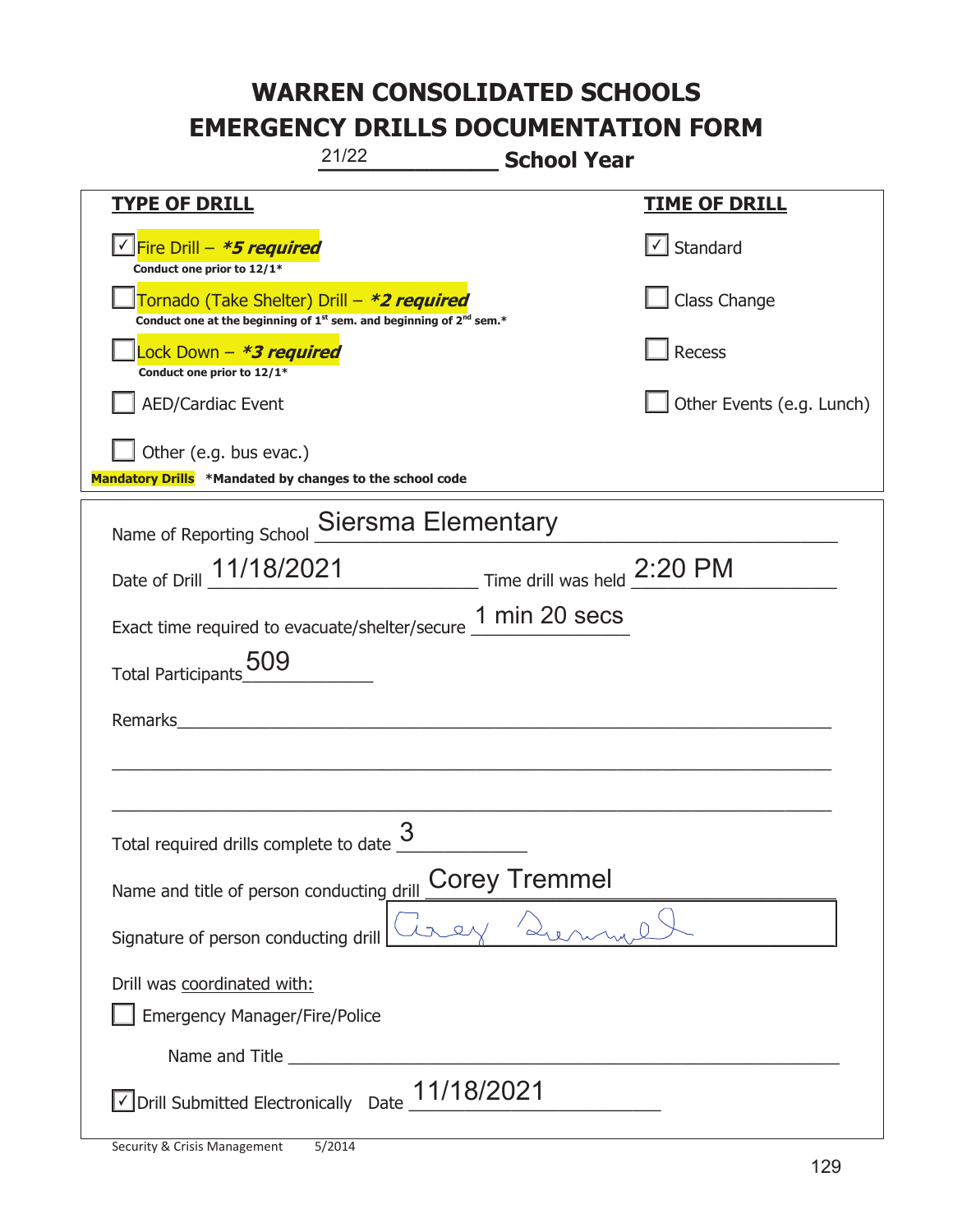|                                                                                    | 2021-2022                                                                                   | <b>School Year</b>   |                           |
|------------------------------------------------------------------------------------|---------------------------------------------------------------------------------------------|----------------------|---------------------------|
| <b>TYPE OF DRILL</b>                                                               |                                                                                             |                      | <b>TIME OF DRILL</b>      |
| Fire Drill - *5 required<br>Conduct one prior to 12/1*                             |                                                                                             |                      | $\cup$ Standard           |
| Tornado (Take Shelter) Drill – *2 required                                         | Conduct one at the beginning of 1 <sup>st</sup> sem. and beginning of 2 <sup>nd</sup> sem.* |                      | Class Change              |
| Lock Down - *3 required<br>Conduct one prior to 12/1*                              |                                                                                             |                      | Recess                    |
| <b>AED/Cardiac Event</b>                                                           |                                                                                             |                      | Other Events (e.g. Lunch) |
| Other (e.g. bus evac.)<br>Mandatory Drills *Mandated by changes to the school code |                                                                                             |                      |                           |
| Name of Reporting School Siersma Elementary                                        |                                                                                             |                      |                           |
| Date of Drill 11/8/2021 Time drill was held 10:45 AM                               |                                                                                             |                      |                           |
| Exact time required to evacuate/shelter/secure 1min                                |                                                                                             |                      |                           |
| Total Participants 500                                                             |                                                                                             |                      |                           |
| Remarks                                                                            |                                                                                             |                      |                           |
|                                                                                    |                                                                                             |                      |                           |
| Total required drills complete to date                                             | 1                                                                                           |                      |                           |
| Name and title of person conducting drill                                          |                                                                                             | <b>Corey Tremmel</b> |                           |
| Signature of person conducting drill                                               |                                                                                             |                      |                           |
| Drill was coordinated with:<br><b>Emergency Manager/Fire/Police</b>                | Name and Title Officer Bagiano                                                              |                      |                           |
| √ Drill Submitted Electronically Date                                              | 11/08/21                                                                                    |                      |                           |

T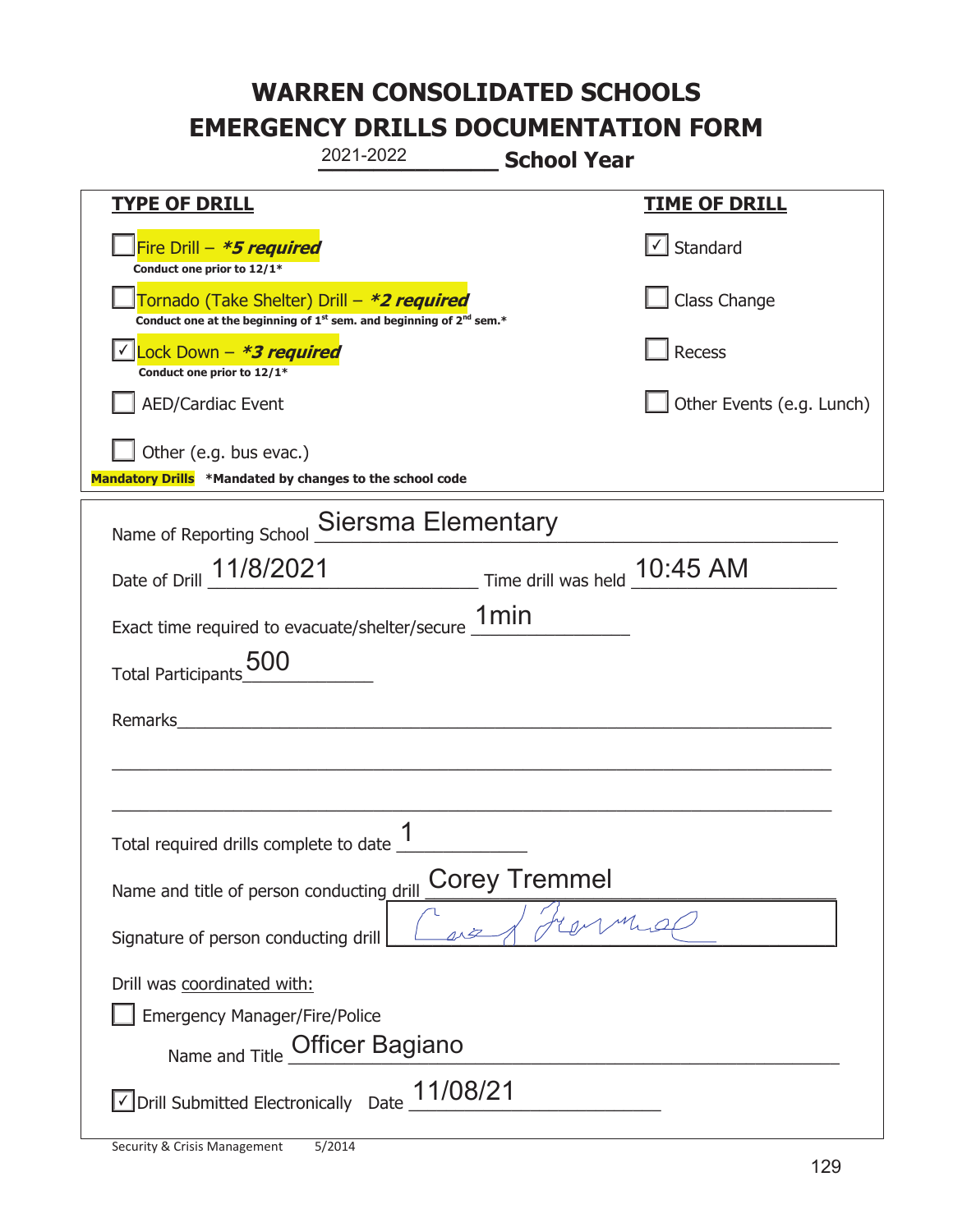|                                                                                        | 2021-2022                                                                                                                                 | <b>School Year</b>   |                              |
|----------------------------------------------------------------------------------------|-------------------------------------------------------------------------------------------------------------------------------------------|----------------------|------------------------------|
| <b>TYPE OF DRILL</b>                                                                   |                                                                                                                                           |                      | <u>TIME OF DRILL</u>         |
| <u>√ Fire Drill – <i>*5 required</i></u><br>Conduct one prior to 12/1*                 |                                                                                                                                           |                      | $\vert \cdot \vert$ Standard |
|                                                                                        | Tornado (Take Shelter) Drill – *2 required<br>Conduct one at the beginning of 1 <sup>st</sup> sem. and beginning of 2 <sup>nd</sup> sem.* |                      | Class Change                 |
| ock Down – <b>*3 required</b><br>Conduct one prior to 12/1*                            |                                                                                                                                           |                      | Recess                       |
| <b>AED/Cardiac Event</b>                                                               |                                                                                                                                           |                      | Other Events (e.g. Lunch)    |
| Other (e.g. bus evac.)<br>Mandatory Drills *Mandated by changes to the school code     |                                                                                                                                           |                      |                              |
|                                                                                        |                                                                                                                                           |                      |                              |
| Name of Reporting School Siersma Elementary                                            |                                                                                                                                           |                      |                              |
| Date of Drill 10/14/2021 Time drill was held 3:05 PM                                   |                                                                                                                                           |                      |                              |
| Exact time required to evacuate/shelter/secure $\frac{1 \text{ min}}{23 \text{ secs}}$ |                                                                                                                                           |                      |                              |
| Total Participants 524                                                                 |                                                                                                                                           |                      |                              |
| Firedrill 2/5<br>Remarks                                                               |                                                                                                                                           |                      |                              |
|                                                                                        |                                                                                                                                           |                      |                              |
|                                                                                        |                                                                                                                                           |                      |                              |
| Total required drills complete to date $\frac{2}{3}$                                   |                                                                                                                                           |                      |                              |
| Name and title of person conducting drill                                              |                                                                                                                                           | <b>Corey Tremmel</b> |                              |
| Signature of person conducting drill                                                   |                                                                                                                                           |                      |                              |
| Drill was coordinated with:<br><b>Emergency Manager/Fire/Police</b>                    |                                                                                                                                           |                      |                              |
|                                                                                        |                                                                                                                                           |                      |                              |
| $\vee$ Drill Submitted Electronically Date $\_$ 10/14/2021                             |                                                                                                                                           |                      |                              |

t